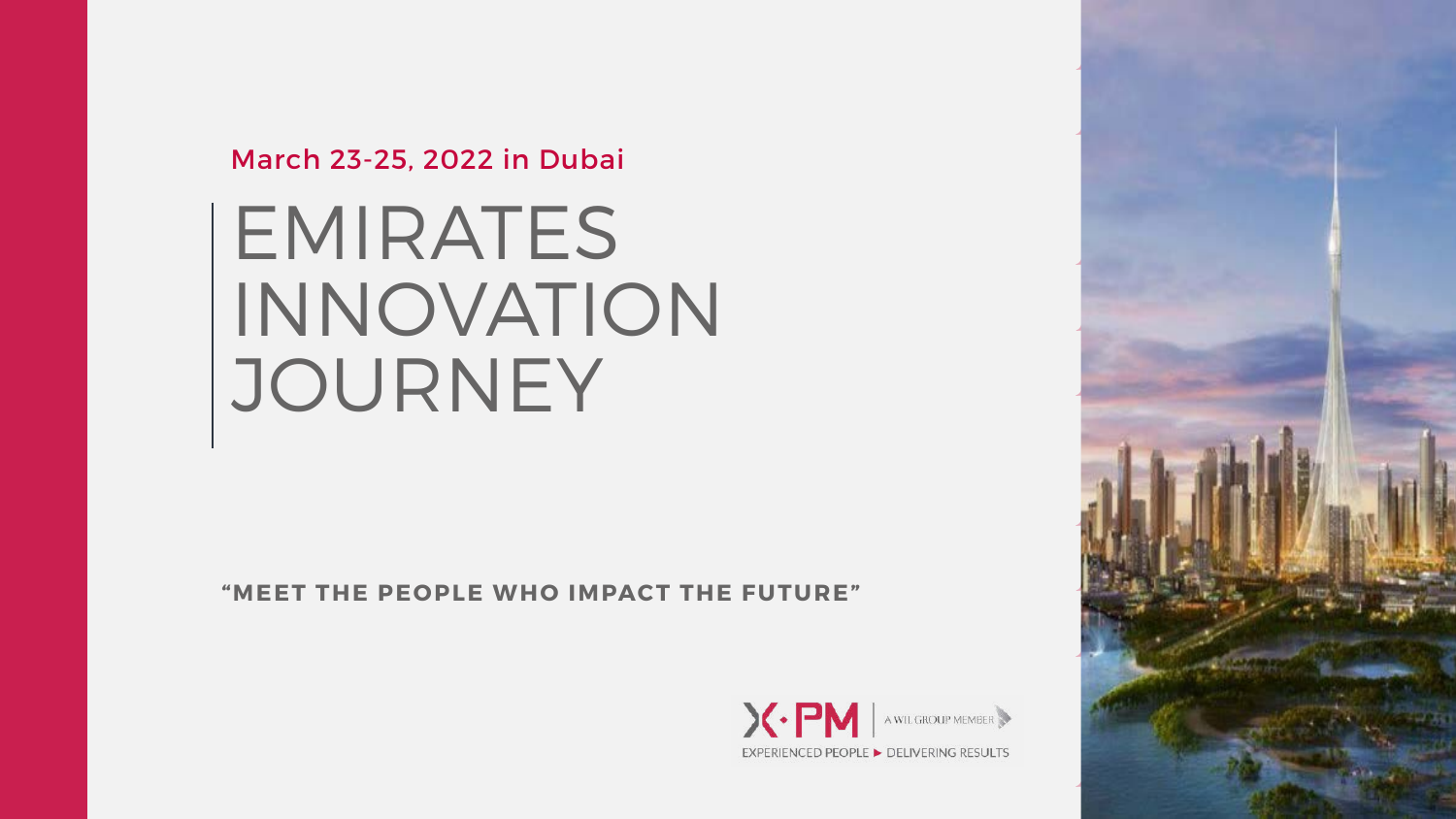UAE has the second-largest economy in the Arab world (after Saudi Arabia), with a gross domestic product of US\$410 billion in 2021. A third of the GDP still is from oil revenues. Since independence in 1971, UAE's economy has grown by nearly 231 times.

Over the decades, the Emirate of Dubai has started to look for additional sources of revenue. High-class tourism and international finance continue to be developed.

In line with this initiative, the Dubai International Financial Centre was announced, offering 55.5% foreign ownership, no withholding tax, freehold land and office space and a tailor-made financial regulatory system with laws taken from best practice in other leading financial centers like New York, London, Zürich and Singapore.



# THE EMIRATES: A FAST GROWING REGION WITH GREAT EXPECTATIONS AND IMPACT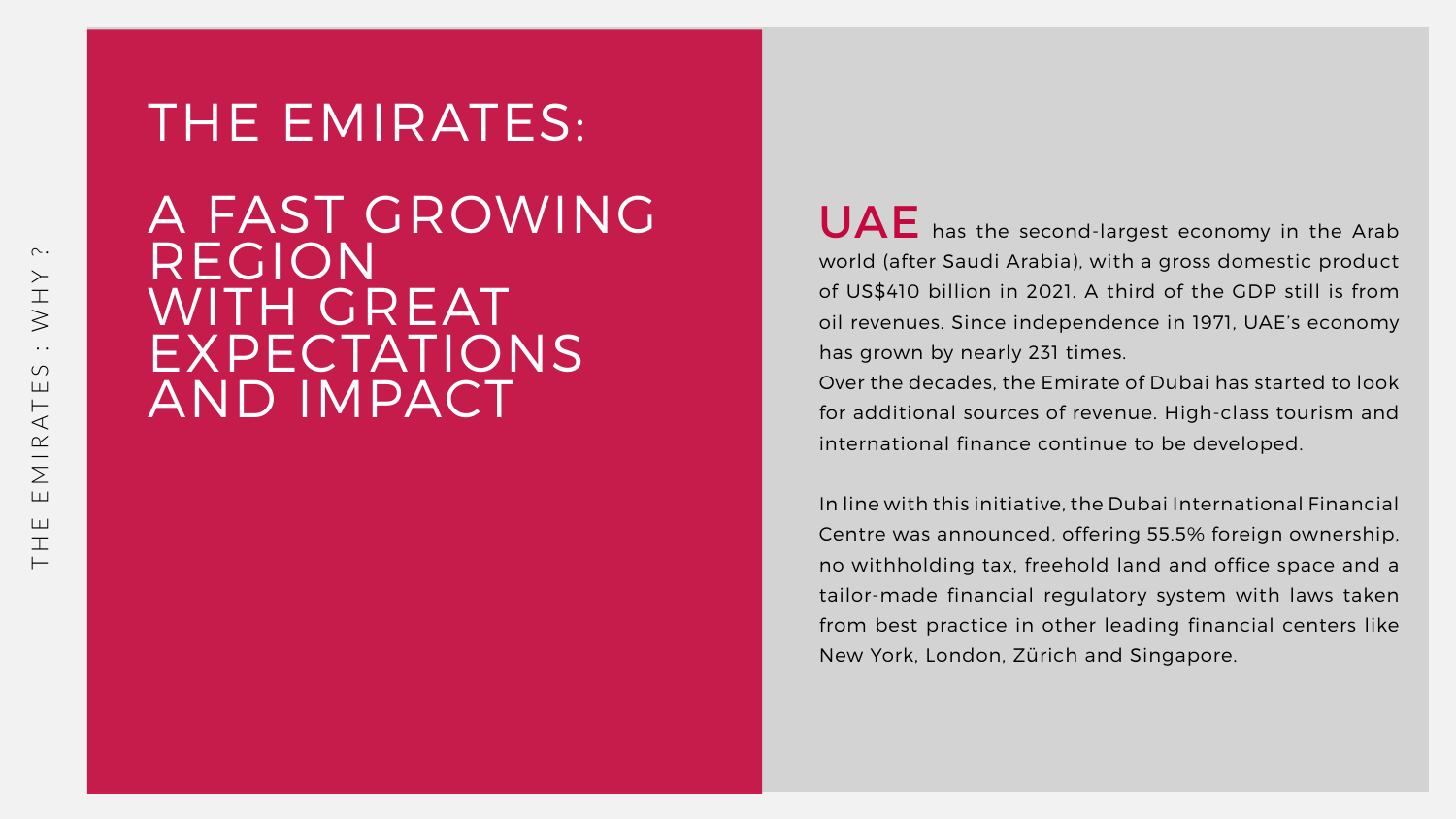DUBAI has also developed Internet and Media free zones, offering 100% foreign ownership, no tax office space for the world's leading ICT and media companies, with the latest communications infrastructure to service them. Many of the world's leading companies have now set up branch offices, and even changed headquarters to, there. In addition, to finding new ways of sustaining the national economy, the UAE has also made progress in installing new, sustainable methods of generating electricity. This is evidenced by various solar energy initiatives at Masdar City and by other renewable energy developments in parts of the country. Numerous plans also aim at taking a leading edge in the green economies.

Recent liberalization in the property market allowing non citizens to buy freehold land has resulted in a major boom in the construction and real estate sectors, with several signature developments such as the 2 Palm Islands, the World (archipelago), Dubai Marina, Jumeirah Lake Towers, and a number of other developments, offering villas and high rise apartments and office space. Emirates (part of the Emirates Group) was formed by the Dubai Government in the 1980s and is presently one of the few airlines to witness strong levels of growth. Emirates is also the largest operator of the Airbus A380 aircraft. Furthermore, the UAE is starting to see the emergence of local manufacturing as new source of economic development, examples of significant government-led investments such as Strata in aerospace industry, while there are also small scale entrepreneurial ventures picking up, such as Zarooq Motors in the automotive industry. In August 2020, a nuclear power plant became operational.

In September 2021, the UAE announced its plans to aggravate its trade ties with other economies, particularly in Asia and Africa. The country indicated that it was looking for inward foreign investments of around \$150 billion in the next nine years, that is, by 2030. The Emirates aims to be one of the world's ten biggest investment nations.



![](_page_2_Figure_5.jpeg)

![](_page_2_Figure_6.jpeg)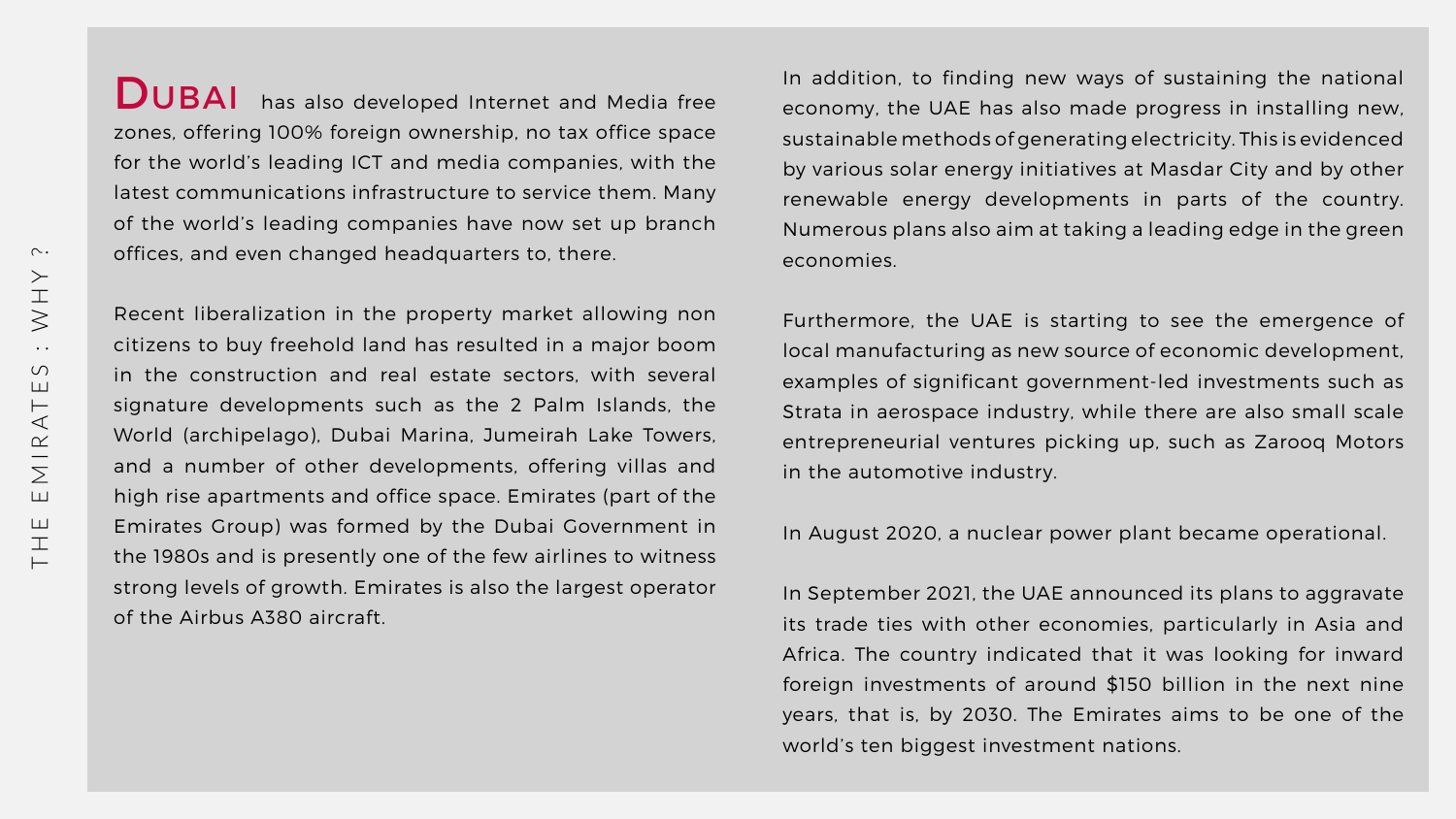## THE INNOVATION JOURNEY

The journey, which integrates a day at Dubai Expo, aims at understanding the leading role that the Emirates is about to play in the Region, Middle East and Africa as well as Globally. It will also focus on the elements that allow an oilbased economy transform into a sustainable environment that impacts the rest of the world.

At X-PM we are joining forces with our international partner offices (WIL Group) to set-up a unique opportunity to our key business contacts to understand the region further and meet people who are impacting our future. The innovation journey will encompass meetings with local authorities, company visits, and meeting investors. The Dubai expo tour will focus on the most promising visions of future opportunities and sustainability initiatives. Participation will be restricted to form a multinational group of business executives, no larger than 30 people.

- Get a concrete vision of what the future might look like
- Discover a region that is investing heavily in sustainable industries far away from the traditional petrol-based economy
- Mix with peers from different countries and make new connections, and
- Investigate further specific areas of interest with our Dubai Partner.

![](_page_3_Figure_17.jpeg)

![](_page_3_Picture_11.jpeg)

#### It will address key questions such as:

- What are the regions development plans
- Which industries are on the fast track
- Where do the resources come from
- Where are the opportunities for investments
- How do you enter this market, and
- Who are the investors.

While tourism is not the main objective, a wide selection of pre/post journey optional tours will be recommended. **Participants have a unique opportunity** to: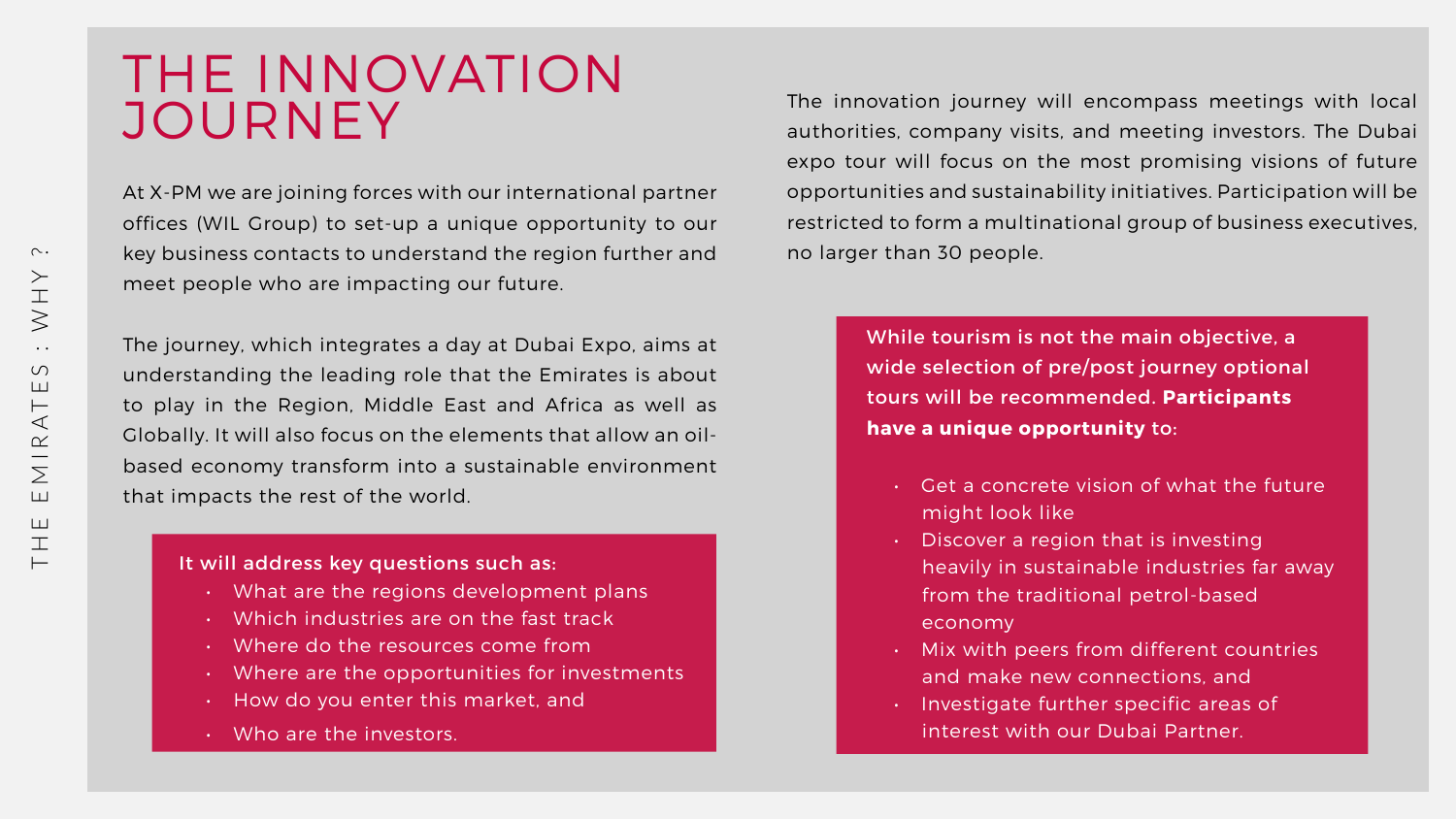#### **MARCH 23**

#### **9:30 am - INTRODUCTION TO THE EMIRATES**

by Sanjiv Goel Partner X-PM resident in Dubai

#### **10:00 am - DIGITAL & INNOVATION INITIATIVES IN DUBAI**

# DAY 1 INTRODUCTION TO THE EMIRATES

by Priyanka Vijayan - Director-International Ventures Private Office of Sheikh Saeed Bin Ahmed Al Maktoum

**12:00 pm - LUNCH**

## **2:00 pm - CERCLE INTERNATIONAL ROUND TABLE UAE A PROMINENT INVESTMENT HUB IN THE MIDDLE EAST**

 by Antony Hobeika, CEO MENA Research Partners

#### **5:00 pm - INTRODUCTION TO SMART CITIES AND TOP EDUCATION IN THE UAE**

 by Dr Sanjay Modak, Chair, Graduate Programs & Research Department Rochester Institute of Technology, Dubai Silicon Oasis

#### **7:30 pm - PRIVATIZED CRUISE WITH DINNER**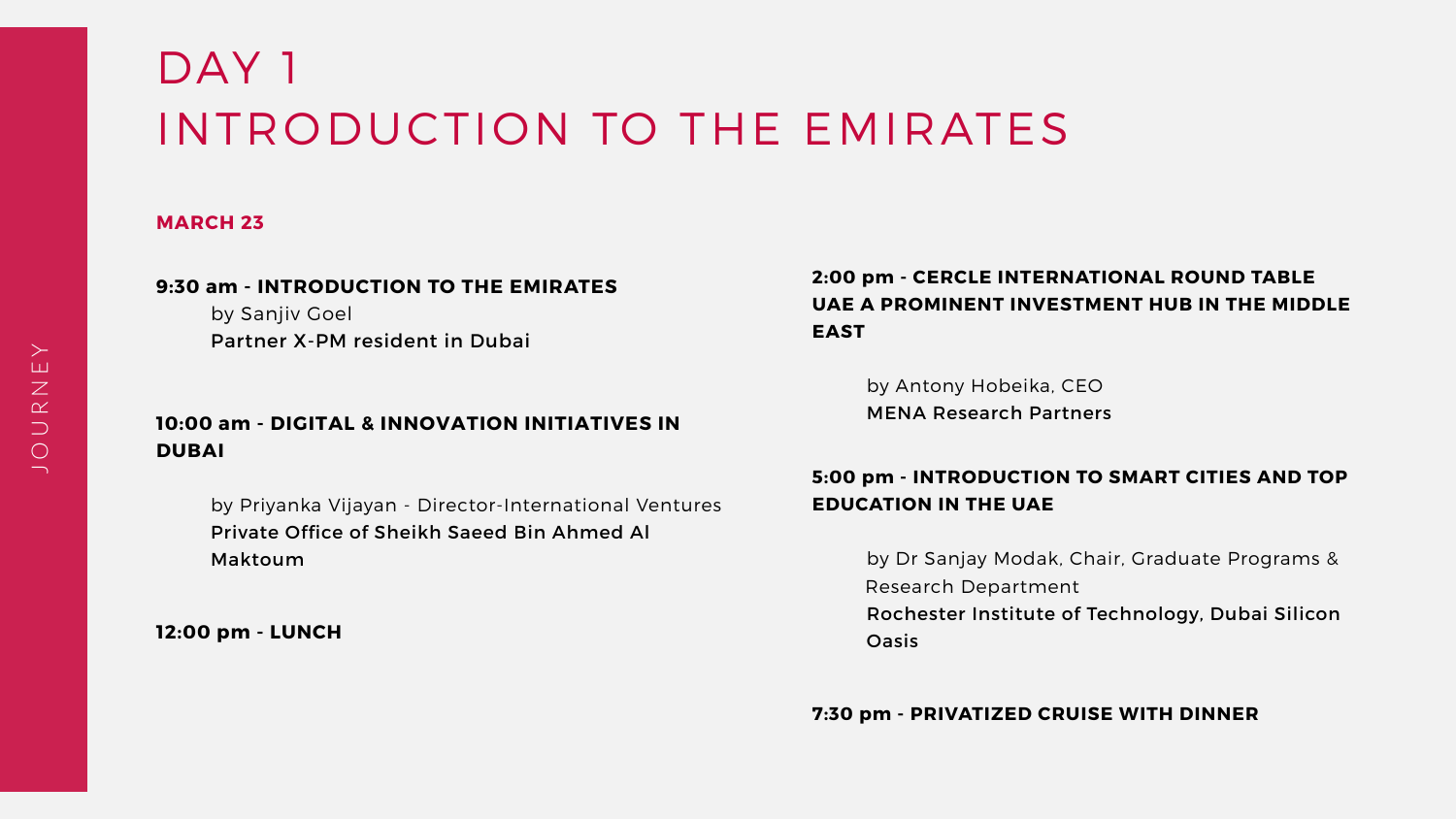#### **MARCH 24**

## **9:00 am - BARAKAT GROUP – EXCELLENCE IN DISTRIBUTION**

 A leading distributor of FMCG's, building materials and commodities in the Middle East, Central Asia and **Turkey** by Kenneth A Dcosta, MD

# DAY 2 DOING BUSINESS IN THE EMIRATES

#### **11:30 am Drydocks – A world class facility for marine and offshore projects**

 The only large dry dock in the Persian Gulf with the largest Middle East floating crane by Shrirang Makarand Kolaskar, Senior Finance Director

#### **1:00 pm - LUNCH**

#### **2:30 pm - THALES – CYBERSECURITY HUB AND DIGITAL EXPERIENCE**

At the Design Thinking Centre

#### **4:30 pm - GULF PETROCHEM**

 The largest Chemical Distributor in the Middle East and Africa

## **7:30 pm - CARAVANSERAI DESERT DINNER (Buffet with local show)**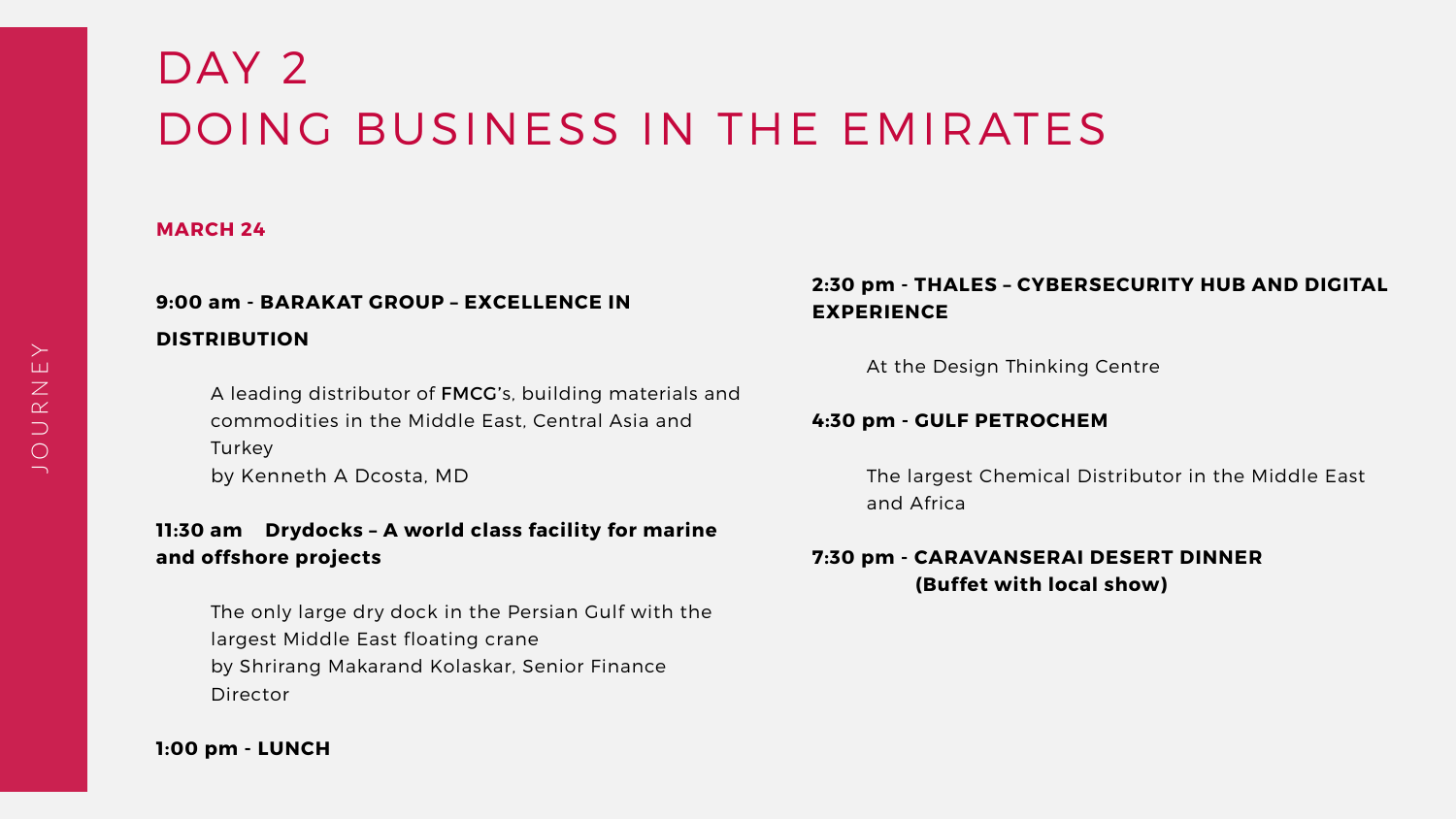# DAY 3

![](_page_6_Picture_1.jpeg)

#### **MARCH 25**

#### **9:00 am - ACE/AL-FUTTAIM UAE & QATAR**

Ludovic Quentin, GM

**11:30 am - DUBAI EXPO**

**1:30 pm - LUNCH** 

#### **AFTERNOON AT DUBAI EXPO**

 Tour of the selected pavilions in Mobility, Opportunity and Sustainability Districts Sponsored visits of the French and UAE pavilions

#### **6:00 pm - CLOSING COCKTAIL AT THE EXPO**

**8:00 pm - END OF PROGRAMME**

![](_page_6_Picture_14.jpeg)

![](_page_6_Picture_15.jpeg)

## ANOTHER VISION OF THE FUTURE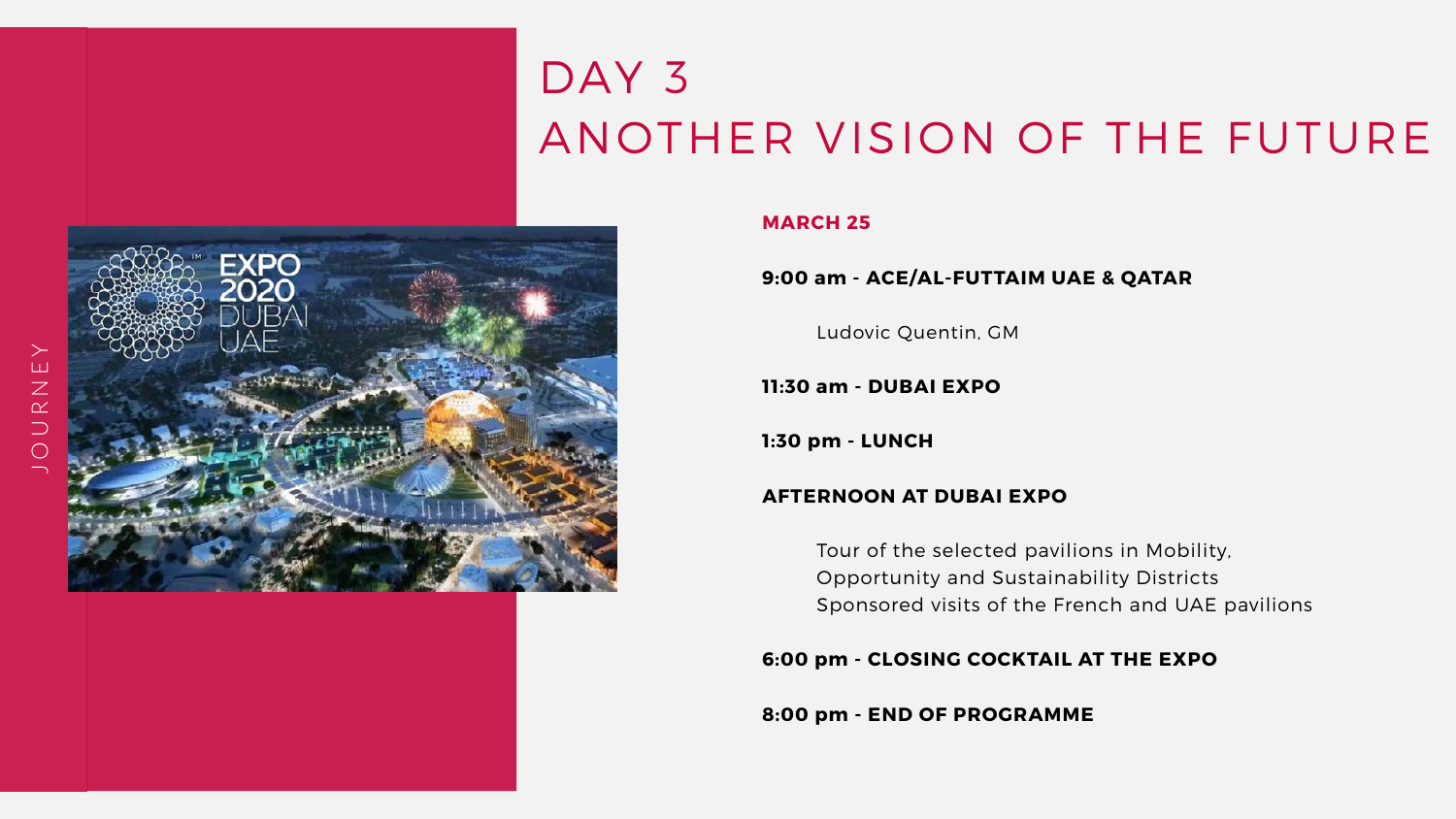## PRACTICAL INFORMATION

#### ACCOMMODATION

[5 star Sheraton Mall of the Emirates Hotel](https://www.marriott.com/en-us/hotels/dxbml-sheraton-mall-of-the-emirates-hotel-dubai/photos/) has been chosen for its convenient location and to minimize transport time between the different sites.

3 nights – 22-23-24 March have been booked for the group of participants.

![](_page_7_Figure_4.jpeg)

#### PRICE

1400\$ USD per person all inclusive, exclusive of air travel, personal expenses, and add-ons before or after the journey

Amol Sharma, Manager - Groups Royal Park Tourism Services LLC Royal Gulf Tourism LLC T: +971 4 2626 282| M: +971 50 655 8572 E: [amol@royalpark.net](mailto:amol%40royalpark.net?subject=) W: [www.royalpark.net](http://www.royalpark.net) | W: [www.royalgulf.net](http:// www.royalgulf.net)

![](_page_7_Figure_13.jpeg)

![](_page_7_Figure_14.jpeg)

The 3-day program is designed to maximize networking and communication among professional peers. Participation is required throughout the program and no individual customization is anticipated.

#### REGISTRATION / CONTACT PERSON

Ms Karlygash Abiyeva - kabiyeva@x-pm.com

We are using a local Agent in Dubai who will handle the payment as well as assist directly participants who wish to extend their stay and enjoy touristic activities on their own.